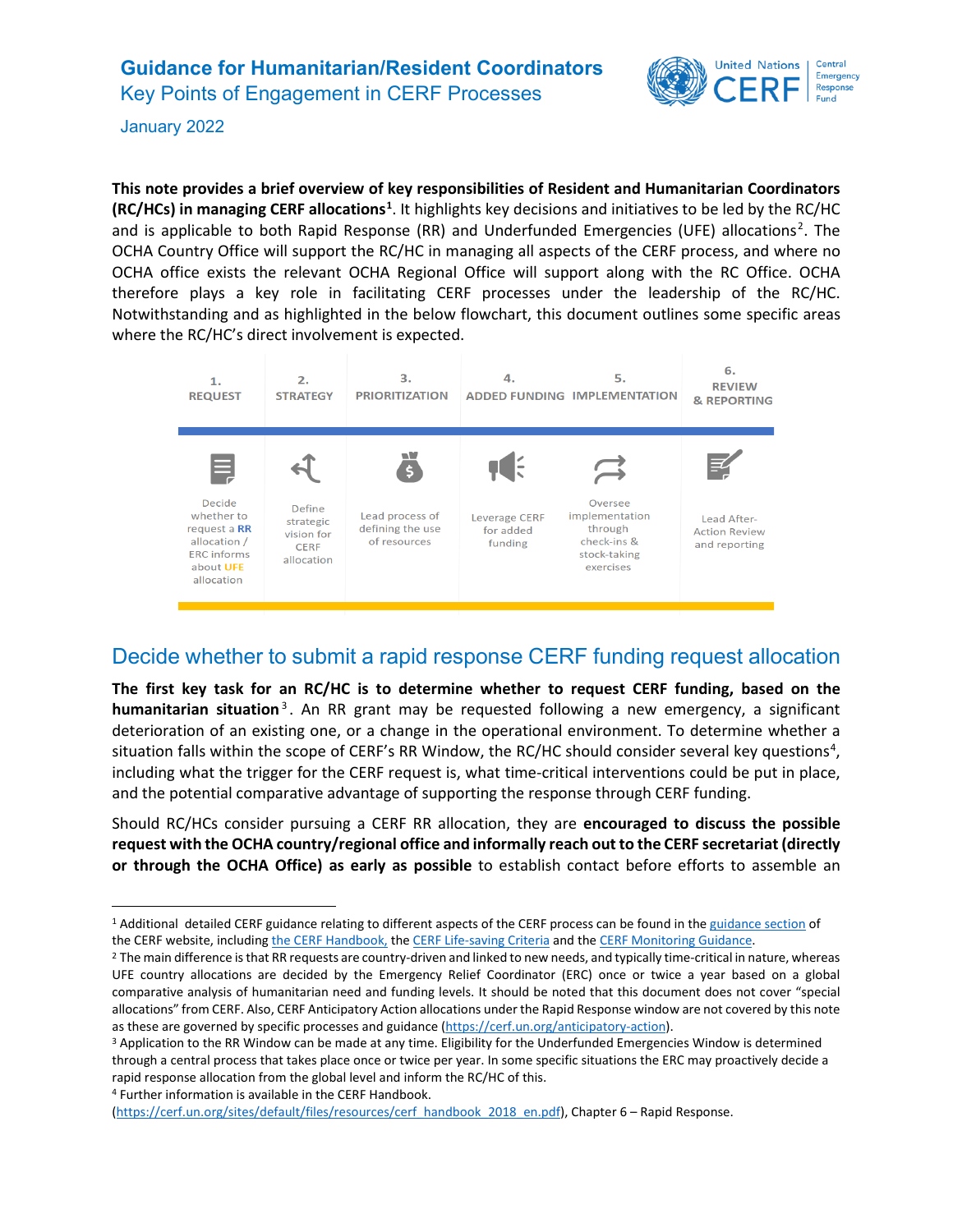application commence. This will allow the RC/HC to get feedback on the feasibility and potential size of a possible allocation. This initial outreach should happen within days following the event that triggered the request.

## Define the strategic vision for the CERF allocation

**A key role for the RC/HCs is to articulate their "vision statement" on the intended use of a CERF allocation, explaining its focus, and how it will make an impact in the operational context, beyond simply providing additional funding to the response.** While the RC/HC consults the Humanitarian Country Team (HCT)/United Nations Country Team (UNCT)<sup>5</sup> in developing this "vision statement", it will ultimately remain under the authority of the RC/HC $<sup>6</sup>$  to set out the strategy for the allocation, with OCHA country</sup> office support.

**The vision statement will be presented to the Emergency Relief Coordinator (ERC) as a basis for deciding on the allocation.** It should therefore be concise and describe in strategic terms the focus and added value of the allocation to the overall response and reflect how CERF resources will be leveraged to maximize saving of lives.

**The vision statement of the RC/HC will serve as the basis for articulating a focused funding proposal –**  and is the starting point for prioritising how CERF funds should be allocated to achieve greater impact. The vision statement will also serve as the foundation for reporting on the impact of the CERF allocation at the end of the implementation period and therefore it should be tangible and realistic.

**In countries with a Country-Based Pooled Fund (CBPF), the vision statement should also clarify how the CERF allocation will ensure complementarity with CBPF funding,** based on the comparative advantage of each mechanism and as part of one "joined-up" strategic approach<sup>[7](#page-1-2)</sup>. The vision statement may also highlight complementarity with other funding sources.<sup>[8](#page-1-3)</sup>

**The vision statement should be submitted to the CERF secretariat as part of the initial funding request for funding and should precede the development of a full application.** For the RR window, the initial request, with the vision statement, should be submitted as quickly as possible following the triggering event to allow for timely funding decisions. For sudden onset shocks, the statement should be submitted no later than a week after the event.

#### Lead the process for determining the use of resources

**Once RC/HCs have set a vision for the use of resources, they should lead an inclusive process to determine the best possible prioritisation of CERF funding**. The RC/HC's leadership on this is critical to shift the focus from the implementing organizations' individual funding goals towards the achievement of collective results.

**The RC/HCs should set out the parameters for the allocation of funds and lead discussions with partners on the optimal funding "breakdown" across clusters and agencies to achieve strategic goals**. While this should be based on a consultative process, the RC/HC should not "devolve" this decision-making responsibility to the working level, such as to the inter-cluster/inter-sector coordination group. **It is also** 

<span id="page-1-0"></span><sup>&</sup>lt;sup>5</sup> The strategy will be based on an assessment of humanitarian need and priorities and of CERF funding's comparative advantage, and informed by relevant analysis by OCHA, cluster/sectors groups and other key actors.

<span id="page-1-1"></span><sup>6</sup> While developed in collaboration with the HCT the statement should ultimately present the RC/HC's strategic vision for the allocation and it is not meant to be a consensus exercise.

<span id="page-1-2"></span><sup>&</sup>lt;sup>7</sup> Please refer to [CERF's website](https://cerf.un.org/partner-resources/research-and-analysis) for further information on CERF/CBPF complementarity

<span id="page-1-3"></span><sup>8</sup> Including other funding instruments such as for example the Peace Building Fund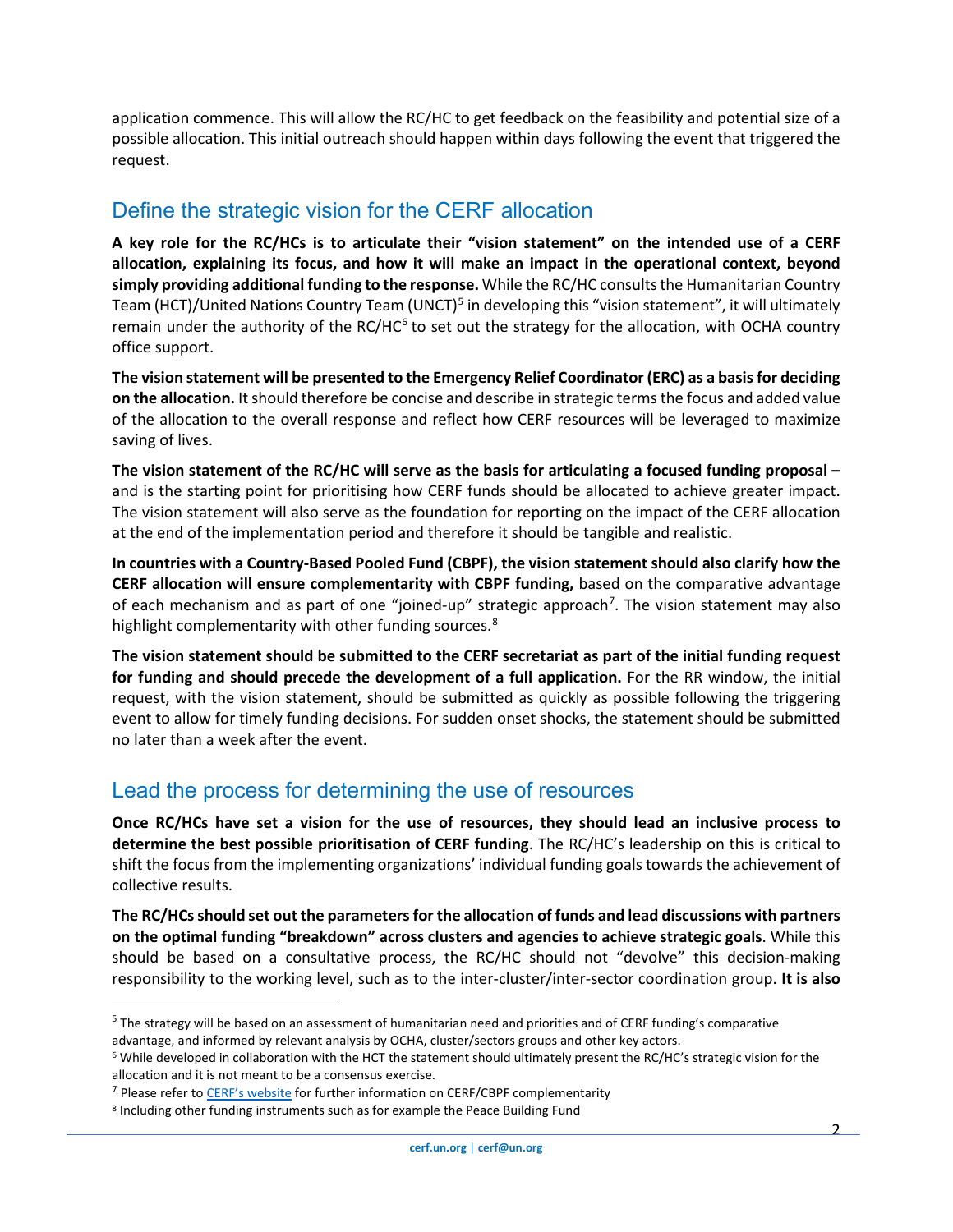**important that the RC/HC ensures that the allocation is focused on a limited number of projects that will have a significant impact towards the achievement of the strategic vision,** thereby helping ensure a focus on results and impact and avoiding that the CERF funding is committed across too many fragmented projects, sectors or geographies.

**The RC/HC shall ensure that the needs of the most vulnerable are considered throughout the CERF process.** In this respect, the RC/HC, with support from OCHA, should see that technical experts<sup>[9](#page-2-0)</sup> and leads on cross-cutting programmatic priorities, including on gender, GBV, PSEA and disability are engaged in CERF decision-making [10](#page-2-1) and programme design, and that accountability to affected people (AAP) underpins the CERF allocation design and implementation.

**The RC/HC is responsible for ensuring that in-country processes relating to CERF applications are fast, in particular for time-critical RR allocations.** A key objective of the CERF's RR window is to ensure that critical, acute and life-threatening humanitarian needs are met through a timely response. Therefore, it is important that RC/HCs avoid lengthy consultations at this stage of the process, as delays may limit the intended impact of CERF funding.<sup>[11](#page-2-2)</sup> For RR requests, the submission of the full application with project proposals to the CERF secretariat is expected within a week of the ERC's initial funding endorsement.

### Use the CERF allocation for advocacy and resource mobilisation

**Beyond providing rapid and strategic funding, CERF is also meant to highlight the urgency for humanitarian action by signalling critical financing requirements.** All CERF allocations are intended to be catalytic in leveraging additional funding from other sources. While this should be done collectively by the HCT, with support from OCHA, the leadership of the RC/HC is required for ensuring that CERF's contribution is actively used to strengthen further resource mobilization efforts.

**Even before receiving an allocation from CERF, it is therefore important that the RC/HC considers opportunities to use CERF funding to leverage additional donor resources.** Given the importance of this aspect, RC/HCs are expected to outline in their CERF applications how the allocation will be used to support resource mobilisation and to report on related achievements as part of the final narrative report and stock-taking exercises throughout the implementation period.

**With support from OCHA and recipient agencies, the RC/HC is also expected to actively communicate and convey the impact of CERF funding to the broader humanitarian community and to the public**.

#### Oversee implementation through check-ins & stock-taking exercises

**The RC/HC is responsible for overseeing the overall implementation of CERF funding and ensuring that implementation is on track towards the achievement of the pre-defined strategic objectives.** In this respect, the RC/HC should institute periodic "check-ins" with the HCT, and particularly cluster leads to discuss progress of the CERF-funded interventions<sup>12</sup>. This will help ensure collective ownership of the allocation and allow the RC/HC to monitor that the overall implementation is on track, and if not, agree on corrective measures with the HCT as required. These "check-ins" are not intended to be detailed technical reviews but high-level assessments of progress in meeting strategic objectives of CERF allocations. In this regard, they can be handled through an "agenda item" in a standard HCT meeting. It is

<span id="page-2-0"></span><sup>9</sup> Including ideally local experts or organisations.

<span id="page-2-1"></span><sup>10</sup> Including as part of UNCT/HCT CERF discussions.

<span id="page-2-3"></span><span id="page-2-2"></span><sup>&</sup>lt;sup>11</sup> To help ensure a timely RR process the CERF secretariat sets out timing benchmarks for submissions.<br><sup>12</sup> HCT/UNCT check-ins may be informed by the outcomes of working-level CERF discussions and stock-staking at the i cluster/inter-sector level